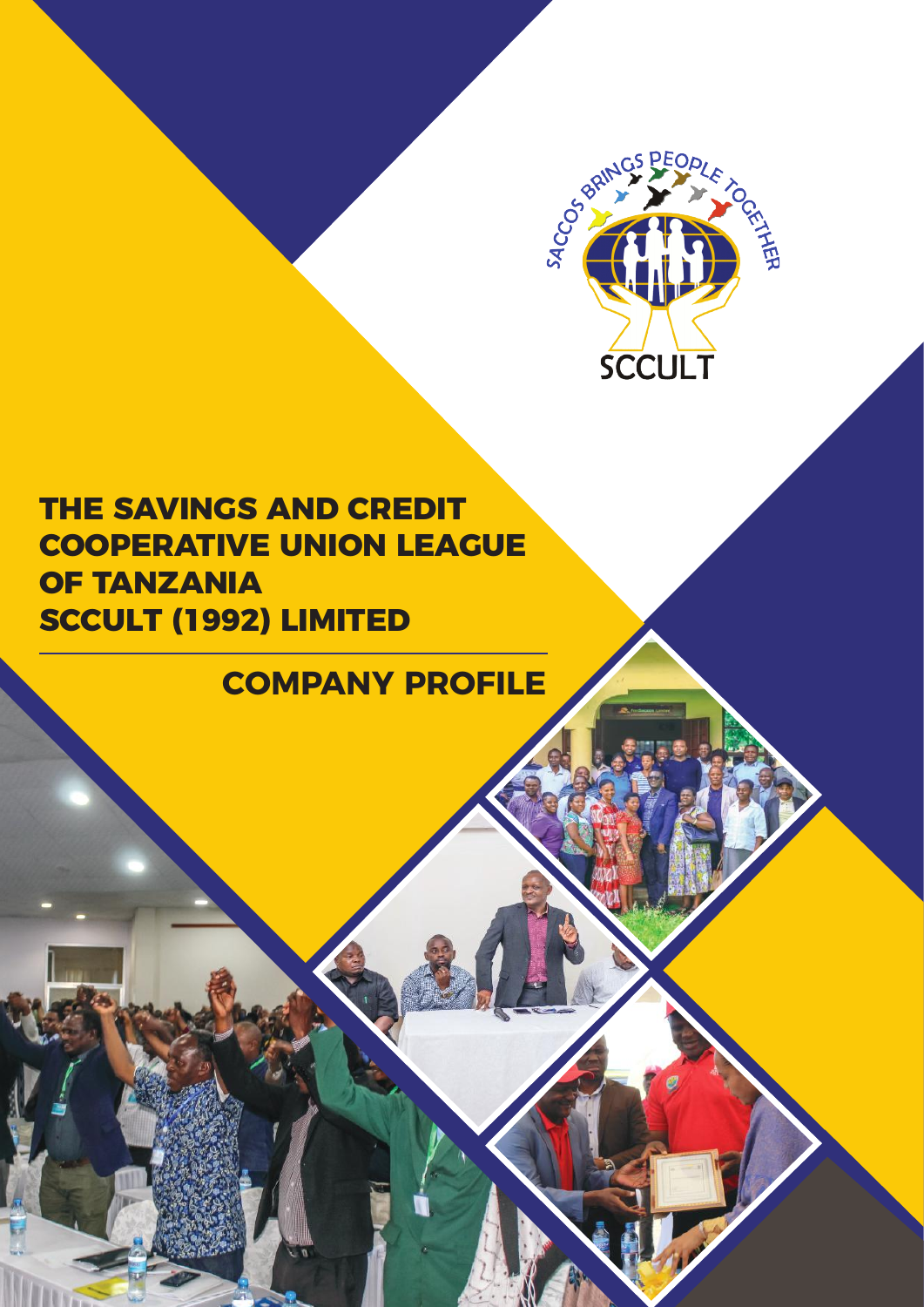

## **WHO WE ARE**

The Savings and Credit Cooperative Union League of Tanzania (SCCULT) is the Umbrella Organization for SACCOS in Tanzania mainland. SCCULT (1992) LTD are advocators, lobbyists, representatives of the interests of SACCOS inside and outside the Country. The representation can be to the National Government, Government parastatal or agencies and international forums. It was established in 1992 under Cooperative Act No. 15 of the year 1991 and was given registration no. 5480. The Union was established to promote and encourage thriftiness of SAC-CO's members, foster and promote organization growth and development of SACCOS and co-operate and collaborate with all other co-operative organizations among other objectives. It ensures the betterment of SACCOS in Tanzania by offering different tailored products such as Central financing Facility, Internal Auditing services, Trainings and Capacity development, accounting pool services, Sale of Accounting stationeries, legal advice and marketing support to SACCOS.

## **VISION AND MISSION**



Effective and Sustainable Savings and Credit Co-operative Organization that promotes financial inclusion in Tanzania.



To empower and develop SACCOS through advocacy, financial and technical assistance.

**SLOGAN:** Strong SCCULT, For SACCOS welfare.

## **OUR CORE VALUES**



## PROFESSIONALISM

We perform our duties in accordance with set standards and procedures.



## TEAM WORK

We value every members' contribution to achieve our objective.



#### INNOVATION

We are open to learning and doing new things to improve our services.

## **OUR OBJECTIVES**

#### i. GENERAL OBJECTIVE

The objectives in which it was established was driven by its mission and guided by its vision to develop and represent micro, as well as macro savings and credit societies. Our key specific objectives as an Umbrella body are:

#### ii. SPECIFIC OBJECTIVES

- 1. To provide advocacy, lobbying, advice and protect members against adverse legislation and/or restrictions.
- 2. To act as the principal local and international representative and mouth-piece of all SACCOS in the country.
- 3. To promote the organization and development of viable SACCOS and financial service in Tanzania.
- 4. To help improve the internal management of savings and credit societies, by providing a standardized management system for the SACCOS and rural Savings and Credit Schemes/Association.
- 5. To promote a common code of ethics based on co-operative principles among SACCOS, their officials, employees and members.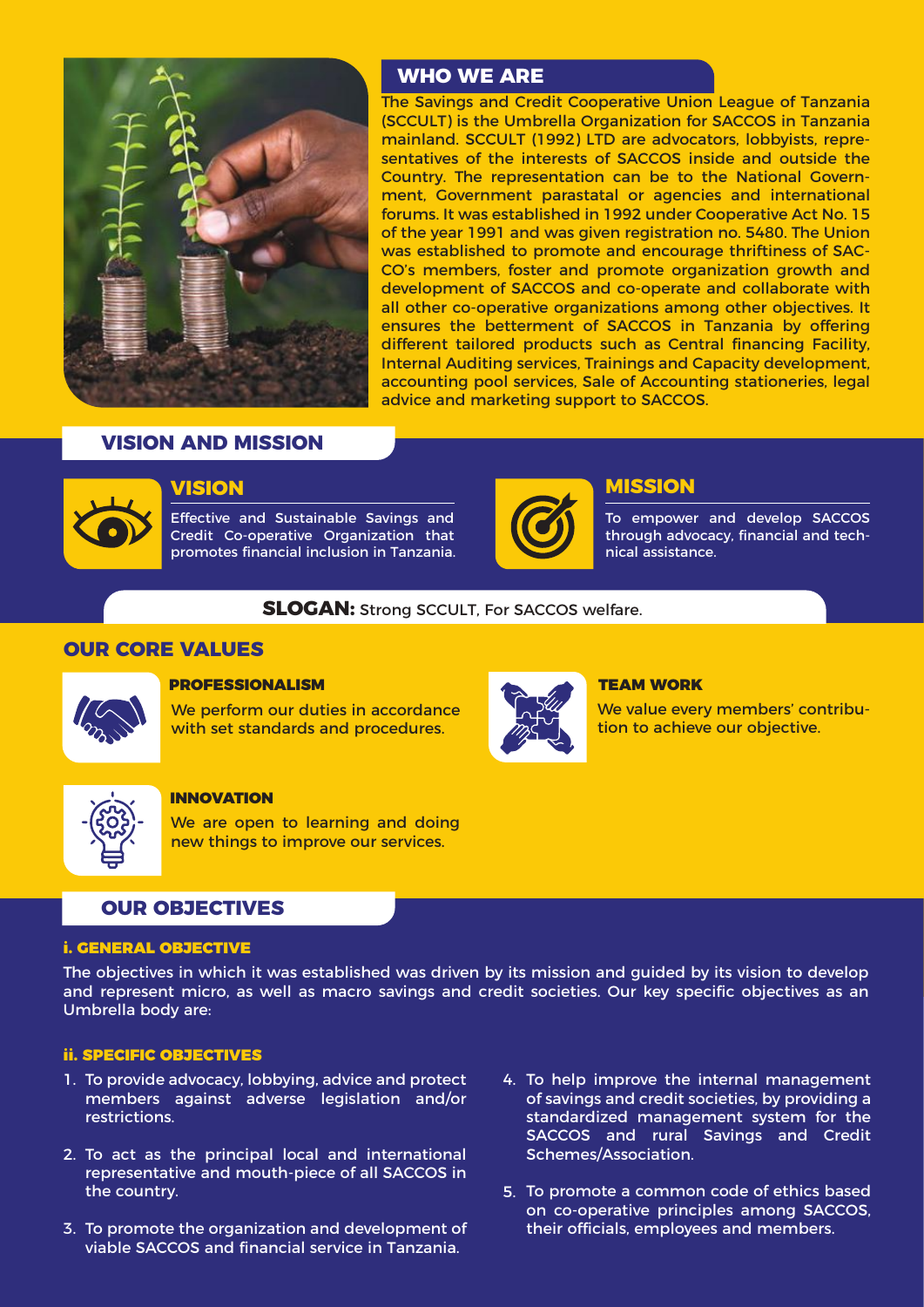## **PRODUCTS AND SERVICES**

## **i. Capacity Building and Training**

SCCULT (1992) LTD provides training to SACCOS staff, Board members, Committees and members. The trainings are prepared following intensive Training Need Assessment. We also offer a tailor-made training for SACCOS in need in different operational aspects. SCCULT (1992) LTD prepare in-country and out country study visits for SACCOS that want to learn how others operate, we also host SACCOS from other countries wish to visit SACCOS in Tanzania.

## **ii. Financial Intermediation and Risk Management**

SCCULT (1992) LTD provides room for member SACCOS to save money in one basket (Central Financing Facility) then borrow in case they face liquidity problem. The interest rates are low and procedures are easy and friendly. The financial intermediation service allows SCCULT (1992) Ltd to connect with other financial service providers whenever they come with safe and beneficial products that intent to help SACCOS and its members.

## **iii. Accounting pool services**

The accounting pool services intends to help the SACCOS to prepare good and standardized financial reports, In accomplishing this SCCULT (1992) LTD may inspect, advice and help to prepare the financial reports needed by authorities. Also these services comprise preparation of SACCOS annual budget, inspection on Quality and standards of the financial documents and internal financial information systems.

## **iv. Planning, Research and Consultancy**

SCCULT (1992) LTD offer the consultancy services in various aspects of SACCOS operations. It also offer the planning services that includes preparation of strategic plans, working plans, diagnostic research and advice in order to ensure efficiency and effectiveness in SACCOS operations.

## **v. Business Development and Marketing**

The Business and marketing services are set of services intend to equip SACCOS with modern business operation techniques from designing to distribution of the services and products that will help the SACCOS grow and the benefit its members.

## **vi. Legal Services and Counseling**

Legal Services and counseling aim at helping the SACCOS to cuter their legal challenges whenever they are in need. It aims at helping SACCOS in contractual agreements, court cases and settling of various issues that requires legal expertise.

## **vii. Sale of Accounting Stationeries**

SCCULT (1992) LTD produces and prints branded and customized stationeries for SACCOS. The stationeries are produced includes members passbook, receipt and payment etc.

## **viii. ICT Services**

The ICT Services intend to transform traditional Management Information system of SACCOS by replacing with highly advanced and cost-effective systems which are capable to simplify and produce the information needed timely. Its functions concentrate in selling of MIS, installation, maintenance and open consultancy services on how to operate and use the systems.

## **COVERAGE**

SCCULT (1992) LTD covers all regions in Tanzania mainland and the Headquarter is at Dar es Salaam. There are more than one hundred SACCOS which are members

## **COVERAGE**